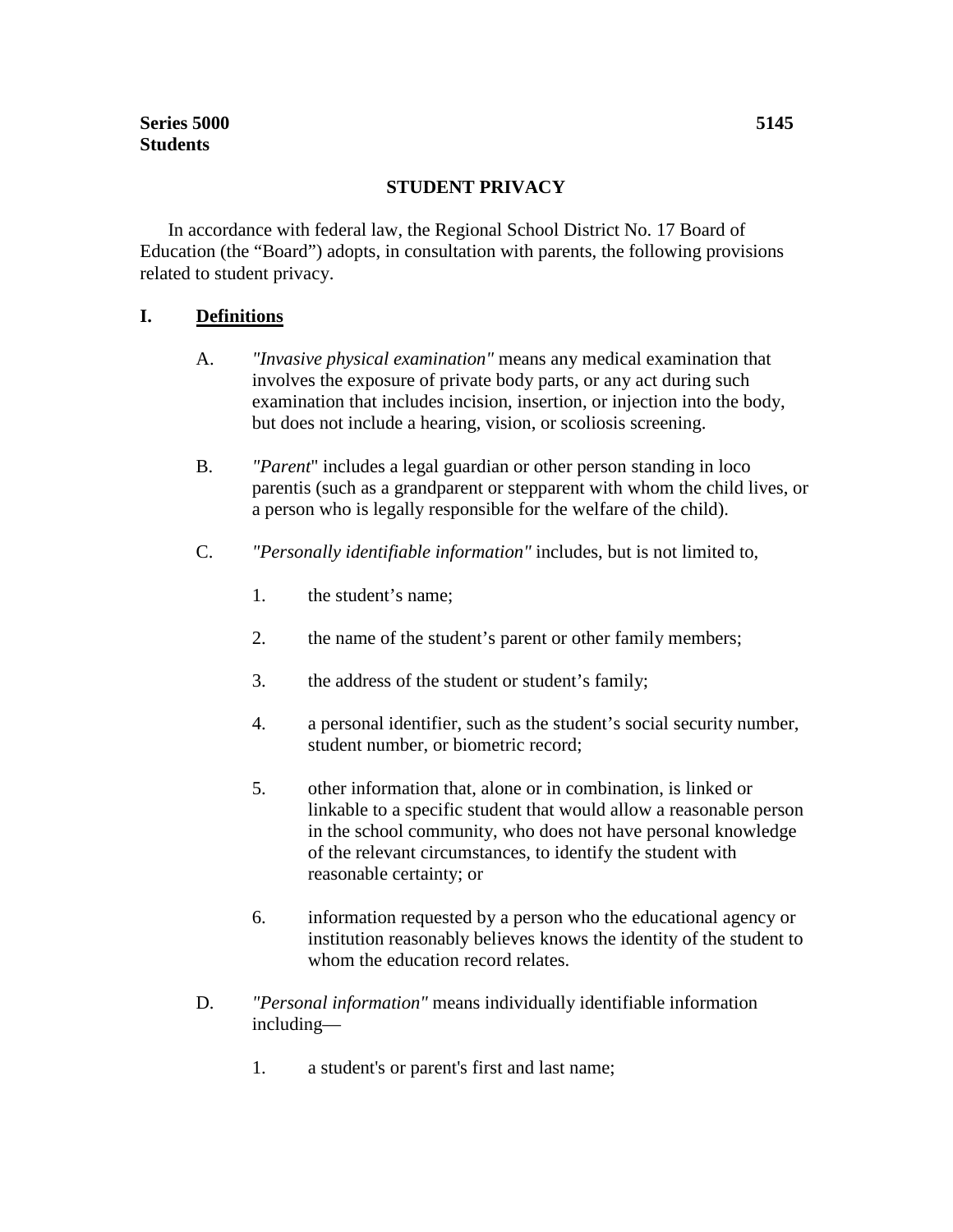- 2. a home or other physical address (including a street name and the name of a city or town);
- 3. a telephone number; or
- 4. a Social Security identification number.
- E. *"Survey"* includes an evaluation, but does not include a survey or evaluation administered to a student in accordance with the Individuals with Disabilities Education Act (20 U.S.C. § 1400 et seq.).

## **II. Student Surveys**

- A. Surveys Funded in Whole or in Part by the U.S. Department of Education:
	- 1. The administration shall make available for inspection by parents all instructional materials, including teacher's manuals, films, tapes or other supplementary material which will be used in connection with any survey, analysis, or evaluation funded in whole or in part by the U.S. Department of Education.
	- 2. The administration shall obtain the prior written consent of the parent or student (if the student is an adult or an emancipated minor), prior to requiring a student to submit to a survey, analysis, or evaluation funded in whole or part by the U.S. Department of Education that reveals information concerning any of the following topics:
		- a. political affiliations or beliefs of the student or the student's parent;
		- b. mental or psychological problems of the student or the student's family;
		- c. sex behavior or attitudes;
		- d. illegal, anti-social, self-incriminating, or demeaning behavior;
		- e. critical appraisals of other individuals with whom respondents have close family relationships;
		- f. legally recognized privileged or analogous relationships, such as those of lawyers, physicians, and ministers;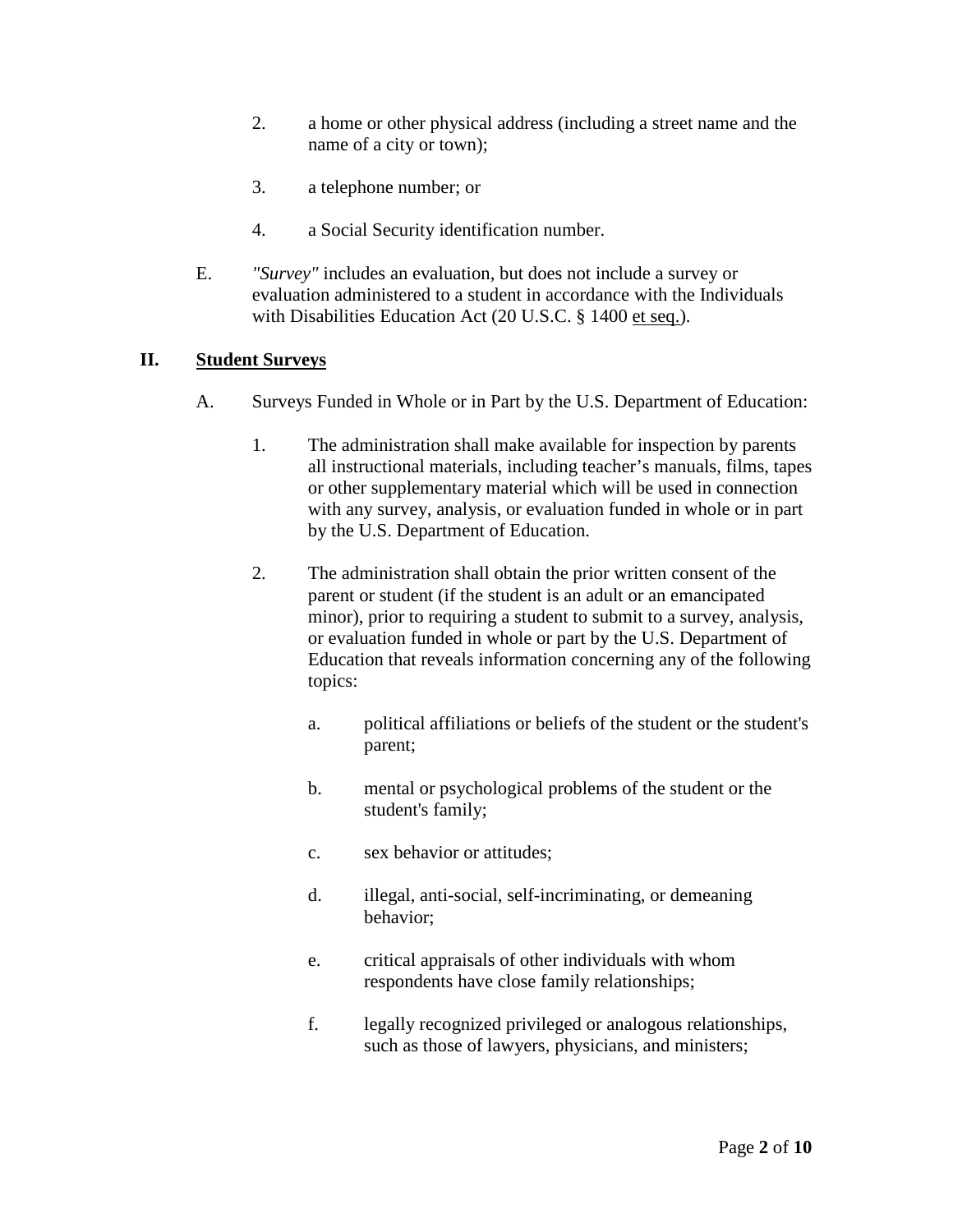- g. religious practices, affiliations, or beliefs of the student or of the student's parent; or
- h. income (other than that required by law to determine eligibility in a program or for receiving financial assistance under such program).
- 3. If a student is *not required* to submit to a survey, analysis, or evaluation that reveals information concerning any of the topics in Section II.A.2 above, the administration shall provide parents with notice of the district's intent to distribute such survey and, upon written request, shall permit the parent or student (if an adult or emancipated minor) to opt out of participation.
- B. Surveys Funded by Sources Other than the U.S. Department of Education:
	- 1. Third Party Surveys
		- a. Prior to distributing any third party survey, the administration shall give notice to parents of the district's intent to distribute a survey on behalf of a third party.
		- b. Upon request, the administration shall permit parents to inspect any third party survey before it is administered or distributed by a school to a student. The administration shall grant reasonable access to the survey within a reasonable period of time after a parental request is received.
		- c. Student responses to third party surveys that contain personally identifiable information shall be considered student records, and shall be subject to the district's Confidentiality and Access to Student Records Policy and any administrative regulations or procedures governing the confidentiality of student records.
	- 2. Confidential Topic Surveys
		- a. The provisions of this subsection apply to any survey (sponsored by the school district or a third party) which contains questions pertaining to one or more of the following items ("Confidential Topic Surveys"):
			- i) political affiliations or beliefs of the student or the student's parent,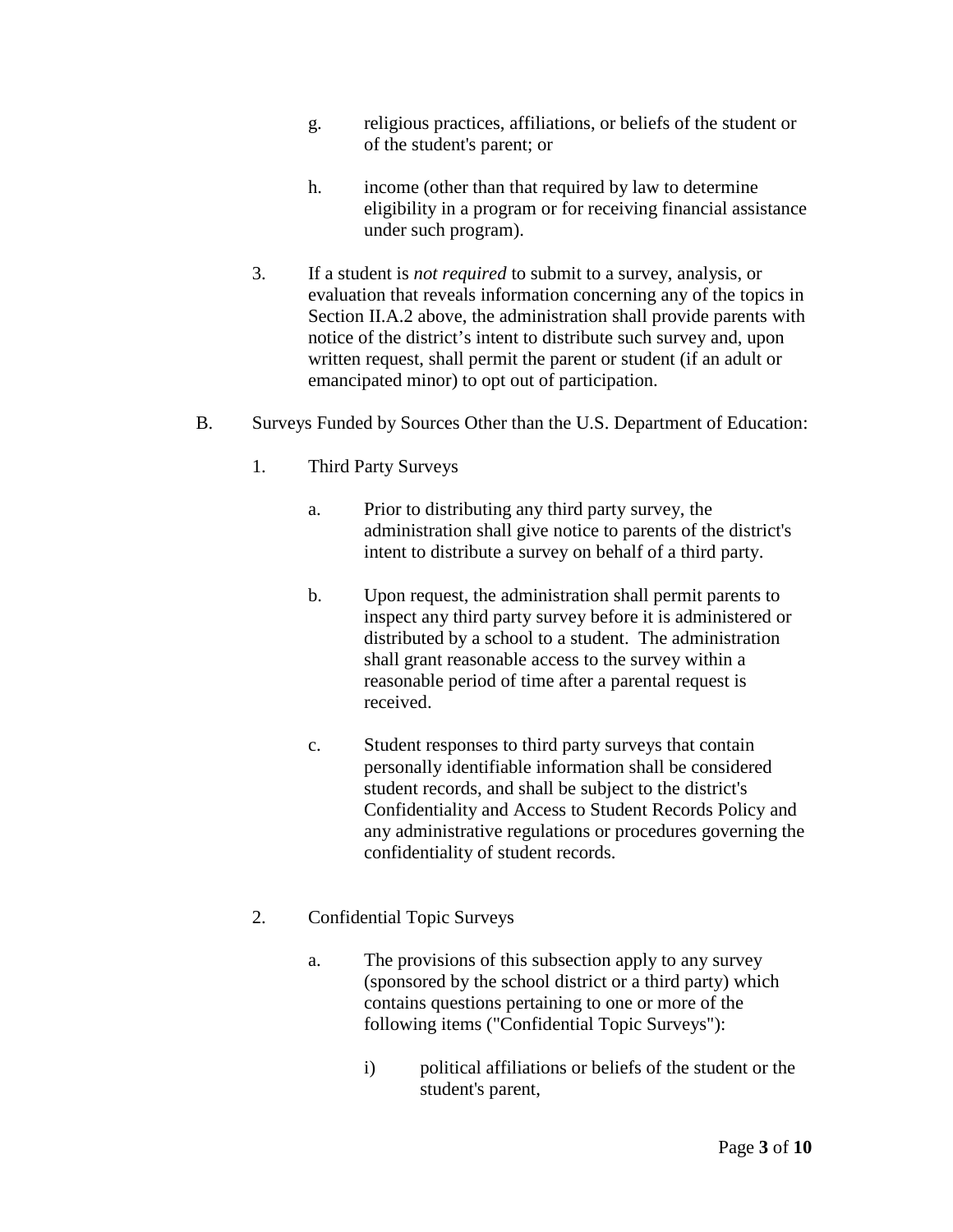- ii) mental or psychological problems of the student or the student's family,
- iii) sex behavior or attitudes,
- iv) illegal, anti-social, self-incriminating, or demeaning behavior,
- v) critical appraisals of other individuals with whom respondents have close family relationships,
- vi) legally recognized privileged or analogous relationships, such as those of lawyers, physicians, and ministers,
- vii) religious practices, affiliations, or beliefs of the student or of the student's parent,
- viii) income (other than that required by law to determine eligibility in a program or for receiving financial assistance under such program).
- b. The administration shall give direct notice to parents of affected students of the district's intent to distribute a Confidential Topic Survey(s). Such notice shall include the specific or approximate dates during the school year of such distribution.
- c. Upon request, the administration shall permit parents to inspect any Confidential Topic Survey before it is administered, distributed or used by a school to or with a student. The administration shall grant reasonable access to the Confidential Topic Survey within a reasonable period of time after a parental request is received.
- d. Student responses to any Confidential Topic Survey that contain personally identifiable information shall be considered student records, and shall be subject to the district's Confidentiality and Access to Student Records Policy and any administrative regulations or procedures governing the confidentiality of student records.
- e. Upon written request, the administration shall permit the parent or student (if an adult or emancipated minor) to opt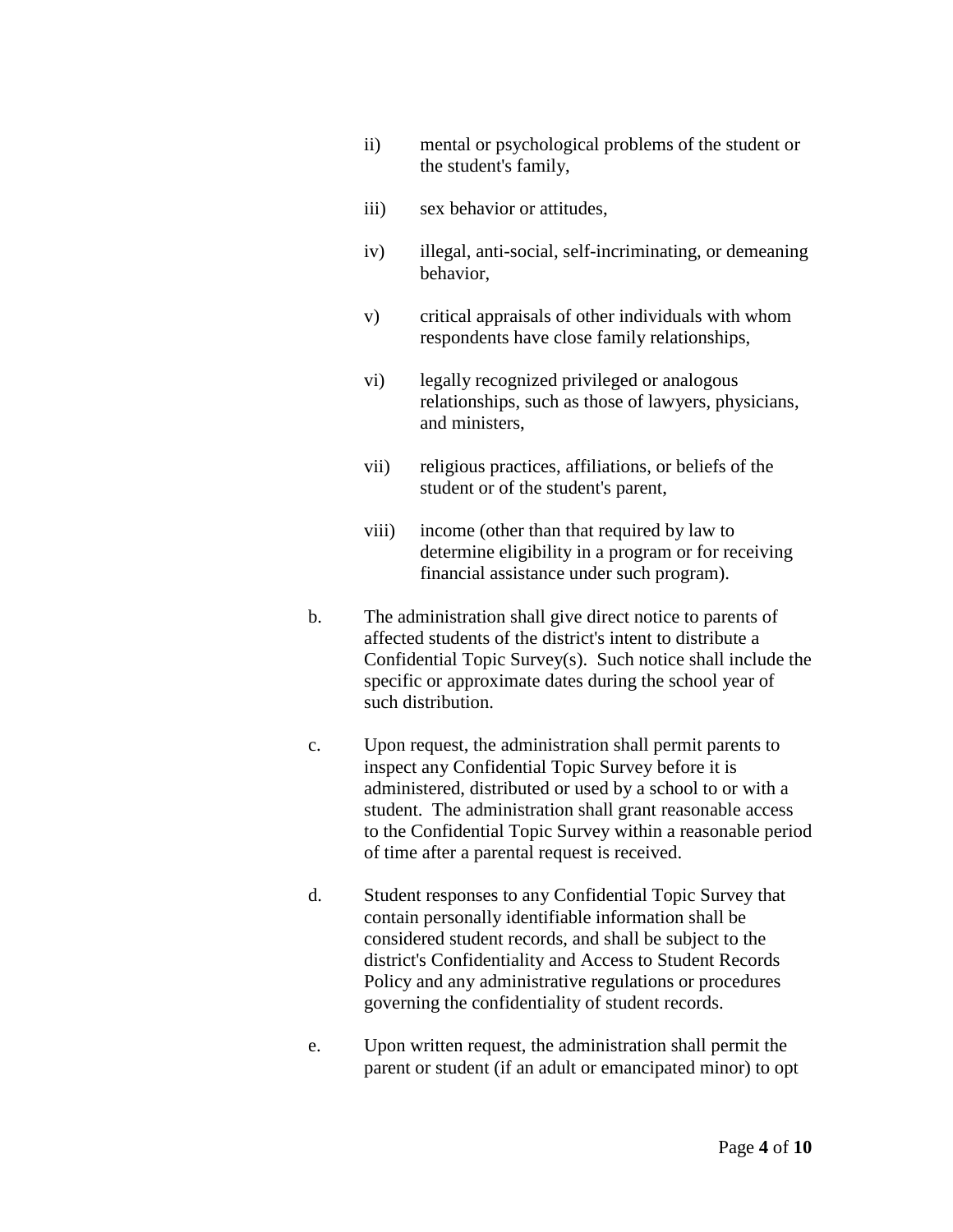out of participation in any Confidential Topic Survey described in this subparagraph.

# **III. Collection of Personal Information**

- A. The provisions of this subsection apply to any instrument designed to collect personal information from a student for the purpose of marketing, selling or otherwise distributing such information or providing that information to others for that purpose.
- B. At the beginning of the school year, the administration shall give direct notice to parents of affected students (or to the students aged eighteen (18) or older or emancipated minors) of the district's intent to collect, disclose or use personal information collected from students for the purpose of marketing, selling or otherwise distributing such information or providing that information to others for that purpose. Such notice shall include the specific or approximate dates during the school year of such collection, disclosure or use of personal information.
- C. Upon written request, the administration shall permit parents to inspect an instrument designed to collect personal information of students before it is administered or distributed by a school to a student. The administration shall grant reasonable access to the instrument within a reasonable period of time after a parental request is received.
- D. Upon written request, the administration shall permit parents (or students aged eighteen (18) or older or emancipated minors) to opt out of participation in the collection, disclosure or use of personal information obtained from students for the purposes of marketing, selling or otherwise distributing the personal information to others for that purpose.
- E. The provisions regarding the collection, disclosure and/or use of personal information do not apply to personal information collected from students for the exclusive purpose of developing, evaluating, or providing educational products or services for, or to, students or educational institutions, such as the following:
	- 1. college or other post-secondary education recruitment, or military recruitment\*;
	- 2. book clubs, magazines, and programs providing access to low-cost literary products;
	- 3. curriculum and instructional materials used by elementary schools and secondary schools;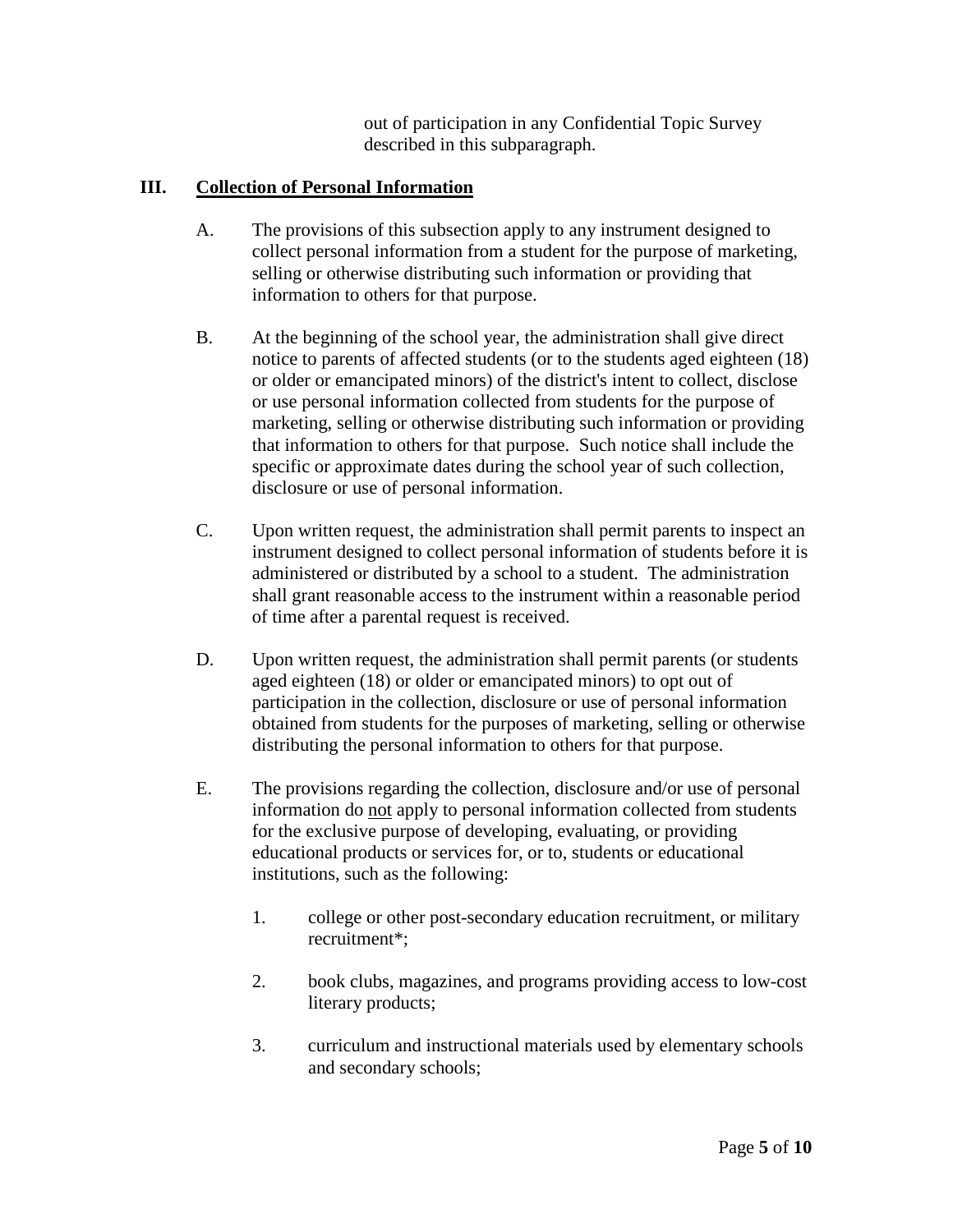- 4. tests and assessments used by elementary schools and secondary schools to provide cognitive, evaluative, diagnostic, clinical, aptitude, or achievement information about students;
- 5. the sale by students of products or services to raise funds for school-related or education-related activities;
- 6. student recognition programs.

\*Note: Notwithstanding the foregoing, the district will permit parents and students over the age of eighteen (18) or emancipated minors to prevent disclosure of secondary school students' names, addresses and telephone numbers to military recruiters and institutions of higher education, in accordance with the district's Confidentiality and Access to Student Records Policy.

## **IV. Non-Emergency Invasive Physical Examinations and Screenings**

- A. The provisions described in this subparagraph shall apply to any nonemergency, invasive physical examinations/screenings conducted by the school district, when such examinations/screenings meet the following conditions:
	- 1. they are required as a condition of attendance;
	- 2. they are administered by the school and scheduled by the school in advance;
	- 3. they are not necessary to protect the immediate health and safety of the students; and
	- 4. they are not required by state law.
- B. At the beginning of the school year, the administration shall give direct notice to parents of affected students (or the affected student if eighteen (18) or older or an emancipated minor) of the district's intent to conduct non-emergency invasive physical examination(s)/ screening(s) described above, except for hearing, vision or scoliosis screenings. Such notice shall include the specific or approximate dates during the school year of the administration of such the non-emergency invasive physical examination(s)/ screening(s).
- C. Upon written request, the administration shall permit parents of affected students or the affected students (if adults or emancipated minors) to opt out of participation in the non-emergency invasive physical examination(s)/screening(s) described in this subparagraph.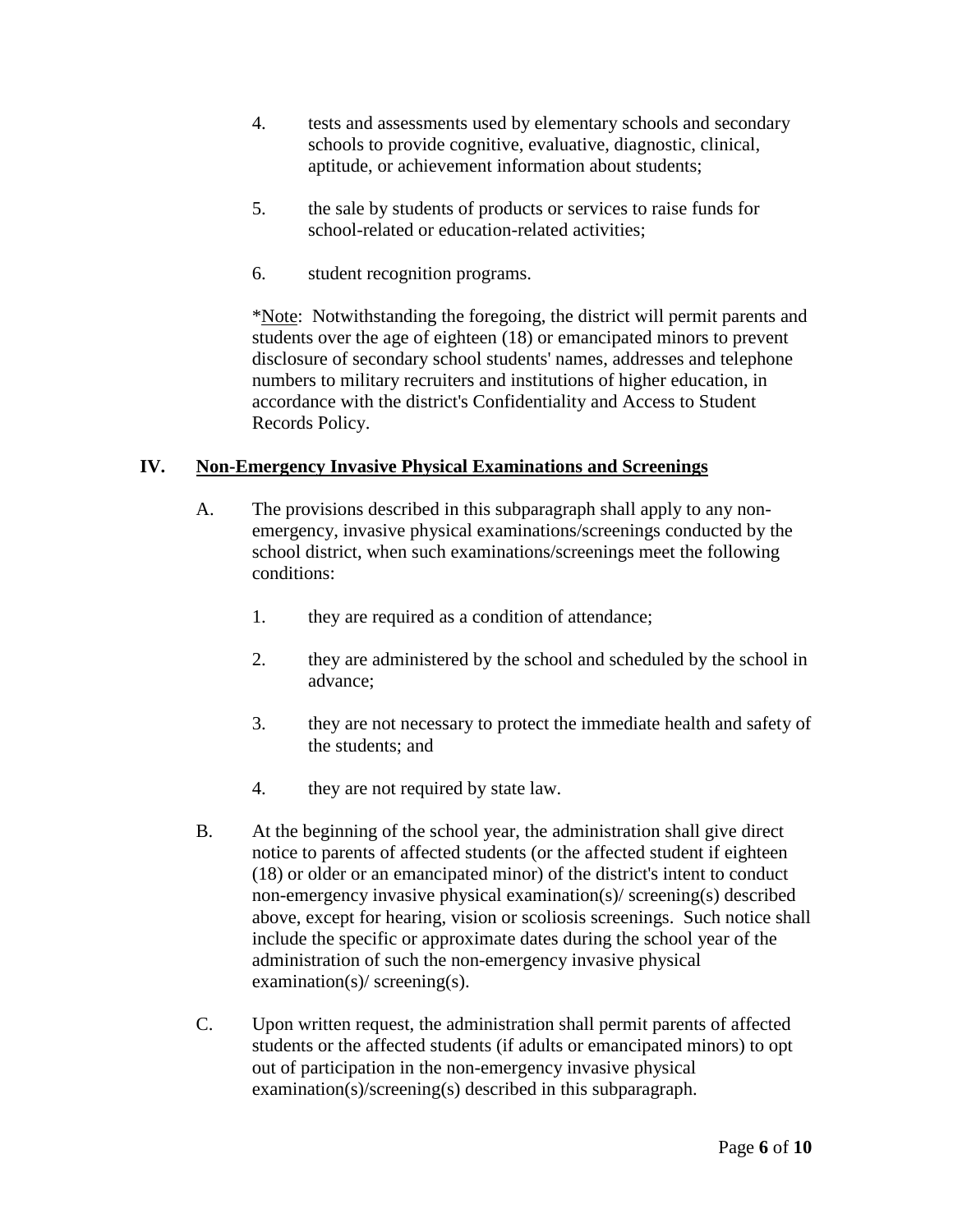### **V. Complaint Procedure**

Parents or students (if adults or emancipated minors) who believe that their rights under this policy have been violated may file a complaint with:

Student Privacy Policy Office United States Department of Education 400 Maryland Avenue, SW Washington, D.C. 20202-5920

BOE APPROVED: 2.2.21 REVISED: 9.21.21

Legal References:

Family Educational Rights and Privacy Act (FERPA), U.S.C. § 1232g; 34 CFR Part 99

Protection of Pupil Rights Amendment, 20 U.S.C. § 1232h

UNITED STATES DEPARTMENT OF EDUCATION, STUDENT PRIVACY POLICY OFFICE, Protection of Pupil Rights Amendment (PPRA), SPPO-21-01 (issued November 24, 2020), *available at*  https://studentprivacy.ed.gov/sites/default/files/resource\_document/file/20 -0379.PPRA\_508\_0.pdf.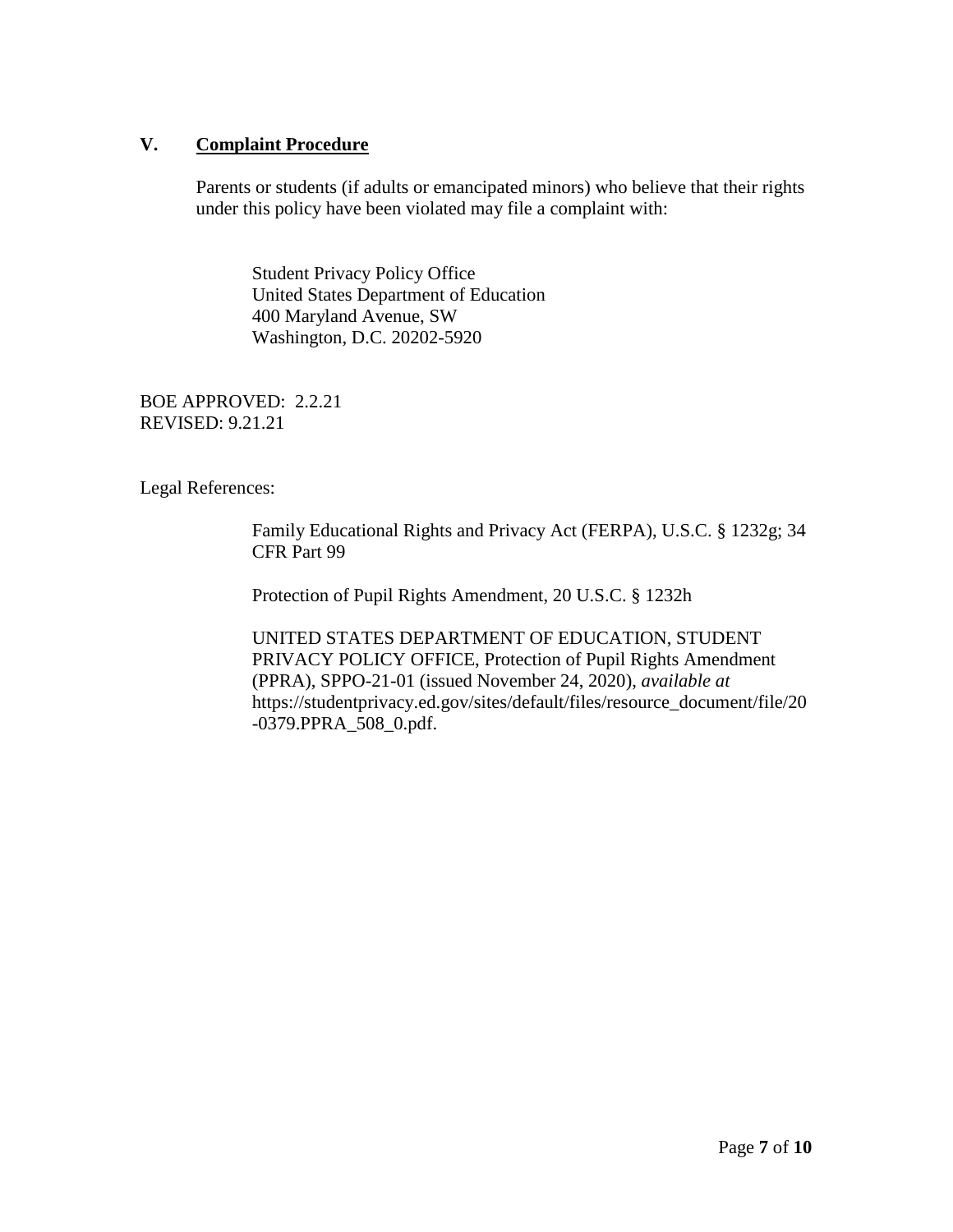## **Notification of Rights Under the Protection of Pupil Rights Amendment ("PPRA")**

**Note:** Districts must send this notification to parents and/or eligible students annually, at the beginning of the school year, and within a reasonable period of time after any substantive change to its PPRA policies.

The Protection of Pupil Rights Amendment (PPRA), 20 U.S.C. § 1232h, affords parents and eligible students (*i.e*. students over 18 or emancipated minors) certain rights with respect to the administration of student surveys, the collection and use of personal information, and the administration of certain physical exams. These rights include:

- 1. the right of a parent to inspect, upon request, a survey created by a third party before the survey is administered or distributed by a school to a student;
- 2. the right of a parent to inspect, upon request, any survey concerning one or more of the following confidential topics:
	- a. political affiliations or beliefs of the student or the student's parent;
	- b. mental or psychological problems of the student or the student's family;
	- c. sex behavior or attitudes;
	- d. illegal, anti-social, self-incriminating, or demeaning behavior;
	- e. critical appraisals of other individuals with whom respondents have close family relationships;
	- f. legally recognized privileged relationships, such as those with lawyers, doctors, physicians, or ministers;
	- g. religious practices, affiliations, or beliefs of the student or the student's parent; or
	- h. income, other than as required by law to determine eligibility for certain programs or for receiving financial assistance under such programs;
- 3. the right of a parent to consent before a student is required to submit to a survey that concerns one or more of the confidential topics (see #2, above, a-h) if the survey is funded in whole or in part by a program of the U.S. Department of Education;
- 4. the right of a parent or eligible student to receive notice and opt out of a student's participation in a survey that concerns one or more of the confidential topics (see #2, above, a-h) if the student is not required to submit to such survey, whether the survey is funded in whole or in part by a program of the U.S. Department of Education or some other source;
- 5. the right of a parent to inspect, upon request, any instructional material used as part of the educational curriculum. Instructional material means any instructional content that is provided to a student, regardless of its format, including printed or representational materials, audio-visual materials, and materials in electronic or digital formats (such as materials accessible through the Internet) but does not include academic tests or academic assessments;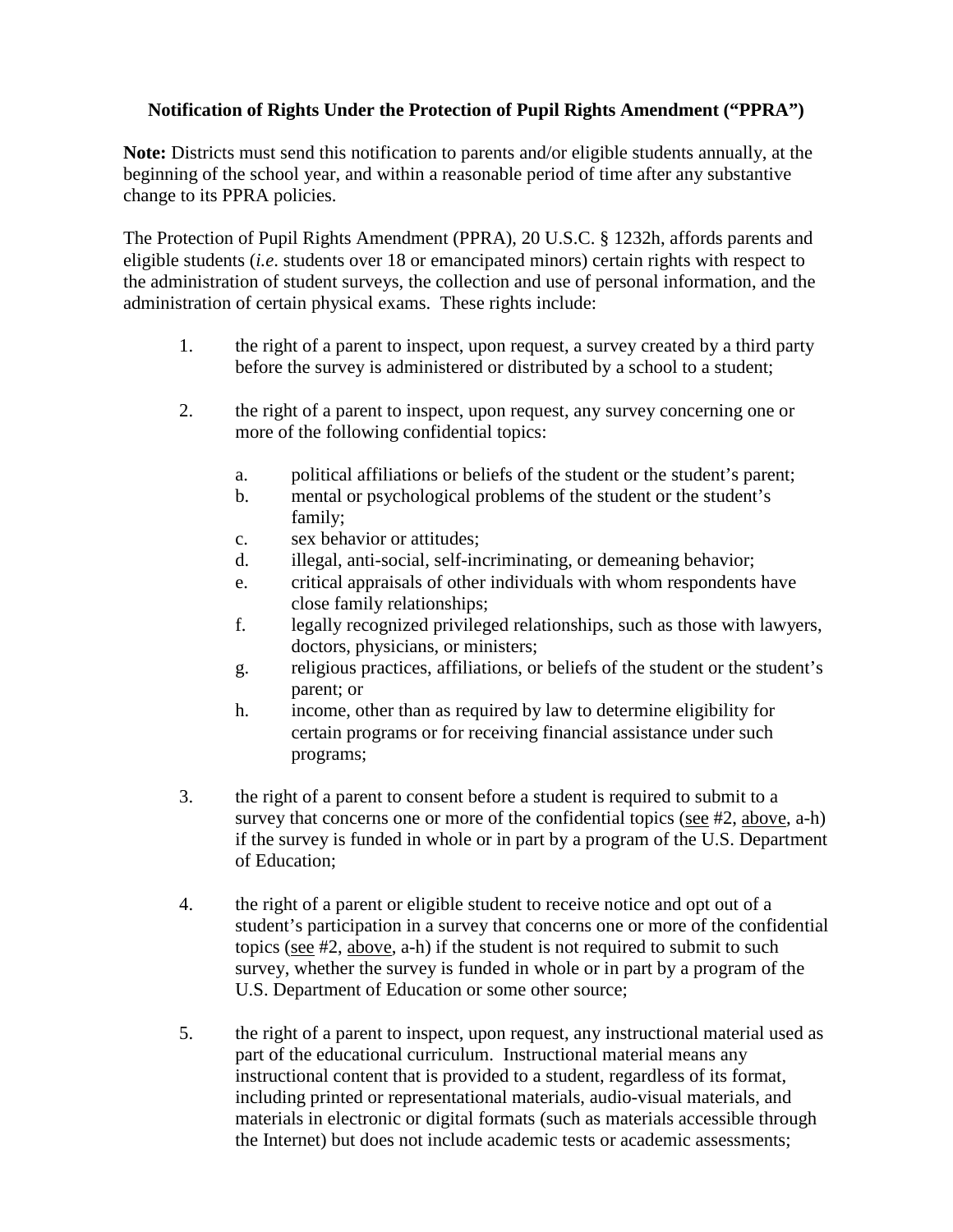- 6. the right of a parent to inspect, upon request, any instrument used in the collection of personal information from students gathered for the purpose of marketing, selling or otherwise providing that information to others for that purpose. Personal information means individually identifiable information including, a student or parent's first and last name, a home or other physical address; a telephone number or a social security number;
- 7. the right of a parent whose student(s) is scheduled to participate in the specific activities provided below to be directly notified of the specific or approximate dates of the following activities, as well as the right of a parent or eligible student to opt-out of participation in these activities:
	- a. activities involving the collection, disclosure, or use of personal information collected from students for the purpose of marketing or selling that information (or otherwise providing that information to others for that purpose);
	- b. the administration of any survey containing confidential topics (see  $#2$ , above, a-h) if the survey is either not funded as part of a program administered by the United States Department of Education or is funded by the United States Department of Education but the student is not required to submit to such survey; or
	- c. any non-emergency, invasive physical examination or screening that is required as a condition of attendance, administered by the school, scheduled by the school in advance, and unnecessary to protect the immediate health and safety of a student. Such examinations do not include a hearing, vision, or scoliosis screening or other examinations permitted or required by State law.

Parents and eligible students may not opt-out of activities relating to the collection, disclosure, and/or use of personal information collected from students for the exclusive purpose of developing, evaluating, or providing education products or services for, or to students or educational institutions, such as the following:

- a. college or other post-secondary education recruitment, or military recruitment;
- b. book clubs, magazines, and programs providing access to low-cost literary products;
- c. curriculum and instructional materials used by elementary and secondary schools;
- d. tests and assessments used by elementary and secondary schools to provide cognitive, evaluative, diagnostic, clinical, aptitude, or achievement information about students;
- e. the sale by students of products or services to raise funds for schoolrelated or education-related activities; and
- f. student recognition programs.